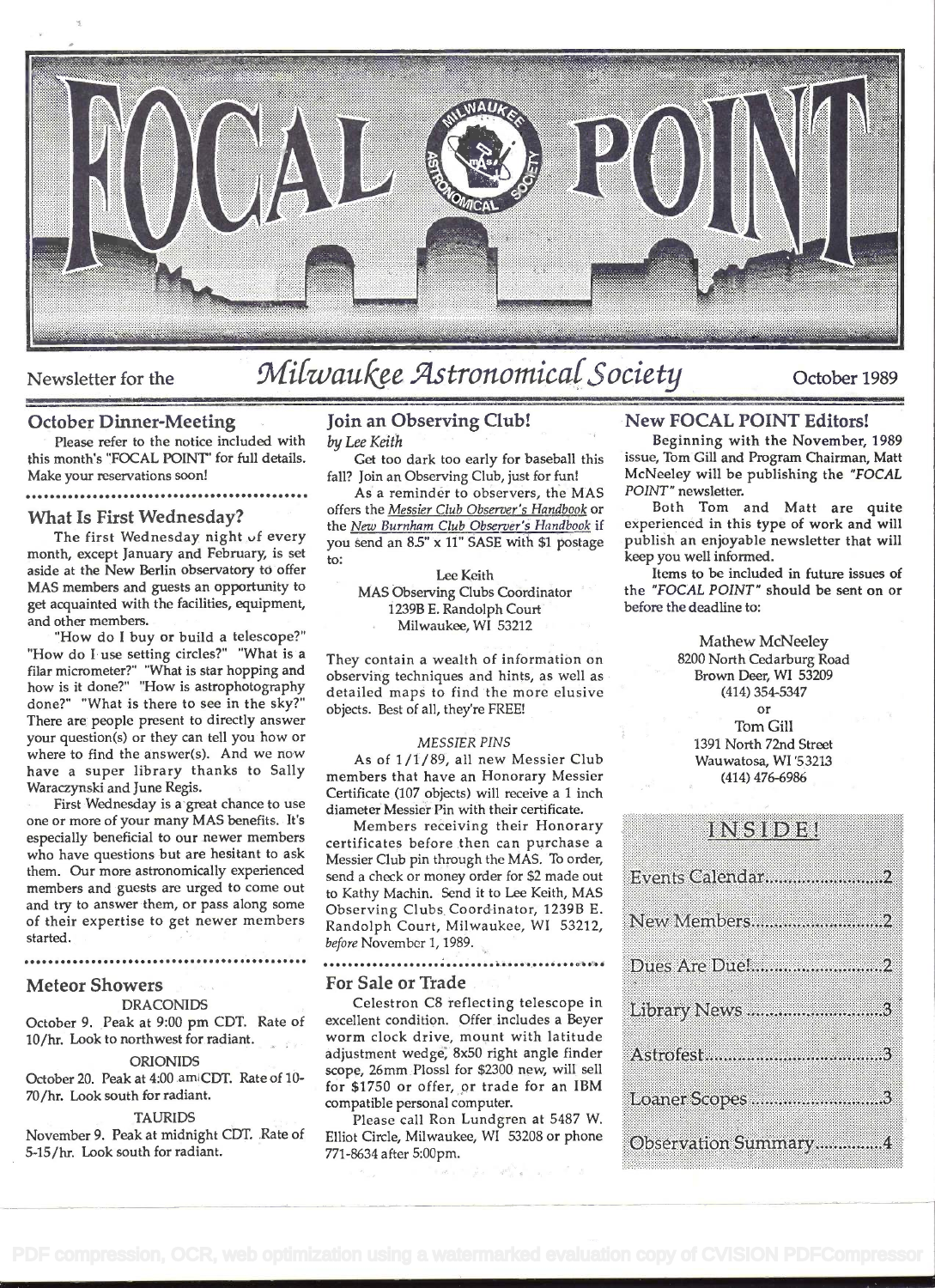### NW. SS INI :(0) (UVE V8 (0) N િશિકા કરી MAS OBIGBRS President Dr. Richard Wiesen 781-4757 *Marknesident* Mathew McNeeley 354-5347 **Secretori** Ms. Karen Wesener 961-3752 Dan Koehler Treasurer 662-2987 Cerry Samolyk **Observatory Director** 475-9418 John Assalos ASSISIA ObseDirector 774-5418 Mrs. Sally Waraczynski Librarian 321-0918 Mrs. June Regis Assist. Librarian 962-0896 Program Director Mathew McNeeley 354-5347 LeRoy Simandl **FOCAL POINT Editors** 4201 W. Highland Blvd. Milwaukee, WI 53208 933-3052 Tom Gills 1891 IN 7276 Street Wauwatosa, WI 53213 476-6986 Mathew McNeeley 8200 N. Cedarburg Road Brown Deer, WI 53209 MAS Observatory 18850 W. Observatory Road. New Berlin, WI 542-9071



### EVENTS CALENDAR for

October/November

Wednesday, October 4 - First Wednesday at the observatory, 7:30pm. All members and their guests welcome.

Monday, October 9 - Board meeting.

Saturday, October 14 - Full Hunter's Moon.

Friday, October 20 - Annual Dinner-Meeting at the Boulevard Inn. Please see enclosed flyer for details.

Friday, October 20 - November FOCAL POINT deadline.

- Sunday, October 29 Daylight Savings Time ends. Set clocks back I hour.
- Saturday, November 11 Indian Summer begins.

Monday, November 13 - Board Meeting.

- Saturdays Observatory maintenance and improvements. Help wanted. Call 475- 9418 oi 774-5418.
- Saturday Nights Member's night at the observatory

..... ..... . .................. ....... .....

New Members

Recently added to the Milwaukee Astronomical Society roster are:

James P. Grant, Meghan, and Peter New Berlin

> John J. Haugh, M.D. Shorewood

Robert H. Johnson and Gloria Muskego

Steve Johnson, Mike, Alice, and Beth Waukesha

> Anthony C. Palm Milwaukee

Nancy Rockwell West Allis

Brian Sellung Waukesha

David Strom Milwaukee

Carl Watry, Steven, Dan and Mark Milwaukee

> Brian Zeiler Glendale

FOCAL POINT - October 1989 - page 2



| 662-2987                    |  |  |
|-----------------------------|--|--|
|                             |  |  |
| 961-8752                    |  |  |
|                             |  |  |
| Service Control<br>628-4059 |  |  |
|                             |  |  |
| 475-6494                    |  |  |
|                             |  |  |
| 423-0210                    |  |  |
|                             |  |  |
| 784-2093                    |  |  |
| November 11 Gerry Samolyk   |  |  |
| 475-9418                    |  |  |
| November 18 Tom Schmidtkunz |  |  |
| 784-0253                    |  |  |
|                             |  |  |
| 785-0926                    |  |  |
| December 2Virgil Tangney    |  |  |
| 327-7976                    |  |  |
|                             |  |  |

### Dues Are Due!

Please return the Membership Renewal Form, included with your September Focal Point, with your remittance if you haven't done so. Payment is normally required by the end of September so that your "Sky & Telescope', "Reflector', and "Northern Lights" subscriptions can continue without interruption. And you might want to take advantage of the reduced subscription prices on the many other publications listed. The "RASC Handbook" should be ordered before the end of October. They will be available for pick-up at the December and January General Program-Meetings. You may request a mailed copy for \$1.00 extra.

Pay your dues now to ensure receiving the many benefits you Society offers; top speakers at the program-meetings, use of the New Berlin Facilities, library, and equipment, several publications, and opportunities to become part of a lot of different observing programs offered and led by knowledgeable, experienced people.

| <b>DUES RATES:</b>                               |
|--------------------------------------------------|
| Regular Membership--------------------\$40/year. |
|                                                  |

Non-residents -- ------\$30/year. (outside Milwaukee / Waukesha/ Ozaukee / Washington counties)

Juniors --- - \$15/year. (under 18 or full time students under the age of 22)

Additional family members -\$1/person/year (not available to juniors)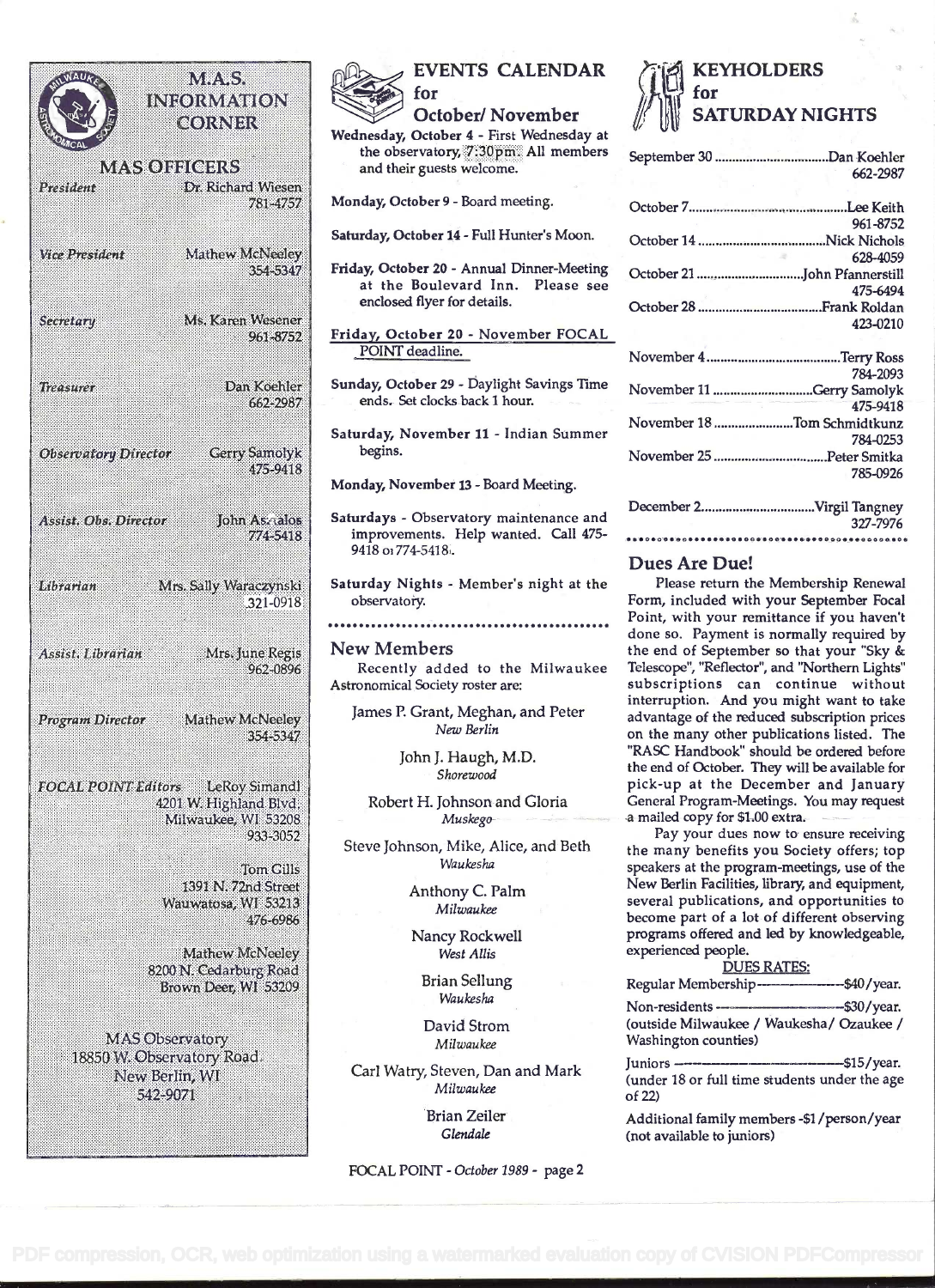### Library News

by Sally Waraczynski<br>Tom Milner has donated two Ho more beautifully illustrated

### "The Grand Tour"

books:

Ron Miller, William K. Hartmann, 1981. Through their breathtaking artwork, the authors let us set foot upon over 25 of the worlds of the solar system ranging in size from Jupiter to a sun-grazing comet. The depictions of fantastic landforms and views into the space beyond the horizons are solidly based in astronomical fact. Each stop on the tour is described as thoroughly as is known in terms of composition, topography, orbital peculiarities, etc. Miller and Hartmann are travel agents extraordinaire!

### "To the Edge of the Universe: the Exploration of Outer Space with N.A.S.A" 1986

Kevin Krisciunas introduces this colorful picture story with a nod to historical astronomy, deep space wonders viewed by Earth-bound telescopes, and the Apollo missions. The orbiting observatories and planetary exploration missions are the focus here. From the Explorer series through Voyager at Uranus, the projects are outlired, the spacecraft depicted, and page after page of images from space are brilliantly reproduced.

Our set of northern hemisphere constellation slides is pretty well complete now thanks to Dale Tutkowski who graciously allowed us to copy many from his fine collection. Also recently added is a group of slides useful for explaining orbital planes, the celestial sphere and coordinate systems. These graphics are from illustrations in Ottewell's "Astronomical Companion" and are indexed under Cosmogony/Cosmology.

### Open House 1989

Two programs remain in our 1989 Open House series: September 29 (The Milky Way) and October 13 (Double Stars).

All Open Houses take place at he MAS observatory located at 18850 W. Observatory Road, New Berlin, one mile west of Calhoun Road (KX) on Observatory Road. Call 542- 9071 if you're lost.

Programs start at 8:00pm. The general public is invited. A \$2.00 donation for parking will be appreciated. Bring a sweater or jacket and insect repellent for your comfort.

We still need volunteer help for crowd control, guiding, traffic, and 'scope operation. Usually there's barely enough help. Call on the Open House night to see if there is enough. The turnout of visitors varies considerably depending on the sky condition and weather.

### s ...... . ............................ Loaner Scopes

Two 8" Dobsonian "APOLLO" telescopes are available to MAS members for general use away from the observatory. They will accept either 1.25" or 2" eyepieces. One scope is located on the north side of Milwaukee and the other on the south side of Milwaukee.

No deposit is required, but an agreement to cover loss or damage must be signed. The loan is from 14-31 days with an extension period.

> (North Side Location) Matt McNeeley 8200 N. Cedarburg Road Brown Deer, Wisconsin Phone 354-5347

(South Side Location Richard Sterle 8115 W. Waterford Avenue Greenfield, Wisconsin Phone 543-7459



FOCAL POINT - October 1989 - page 3

## ASTROFEST or Bust (a Gut)

by Tom Gills

It had to happen sometime. Astrofest #10 tested the theory that states you can have fun at a star party even without stars. Nearly 30 MAS members got skunked by the weather on September 8-10, but still came home tired and satisfied. The field was soft and muddy, and if not for a warm and windy Saturday it may have rivaled the famed Aquafest of years past. At least it wasn't another Astropest (but you had to be cautious around the supernova sized spiders).

Check these facts: 40% more members stayed up 60% longer and laughed 25% harder than ever before. Cabins 9 and 10 became our hangout. By day, Frank Roldan and Jim Toeller put together a great feast, including a Spanish meal with ethnic background music. At night, the camaraderie of the group came shining through. Old jokes, new jokes, and a few groaners kept us up and laughing (but the adjacent cabin must have had something against monkey jokes). Occasionally, when the clouds grew thin, we glimpsed a fuzzy first quarter moon. Better moon views were witnessed outside cabin 10 during a lull in the festivities.

Though no starlight was gathered, the telescope field was exciting as usual. Notable were: a \$20,000 fully enclosed sitdown turret scope; 16" battleship scope (made by Messier List contact Kathy Machin and her husband); 17" binoculars; and dozens of Newtonians and Dobsonians in various configurations. Camp Kriege sported 3 big guns under a bright tent and attracted a good crown all day long.

 $\mathcal{H}appu$  Rick Moscow for his ingenious keep-two-<br>eves-open Telrad/finder set-up, and Peter MAS brought home the gold in the form of 3 awards: Dan Koehier for his outstanding 9 Days of Mars photographs, eyes-open Teirad/finder set-up, and Peter Smitka for design excellence in a 10" Dobsonian. Damp but undaunted, we look forward to next year!

. ..... . .......... . .......

### For Sale

A Celestron Powerstar 3, 8" Schmidt-Cassegrain reflector telescope, ten months old, mint condition. Offer includes mount, case, eyepiece dew shield, camera adapter, auxiliary 12 volt power supply, and two eyepieces. Priced at \$1200.

Please call Ned Guyette at 374-7182 (Milwaukee).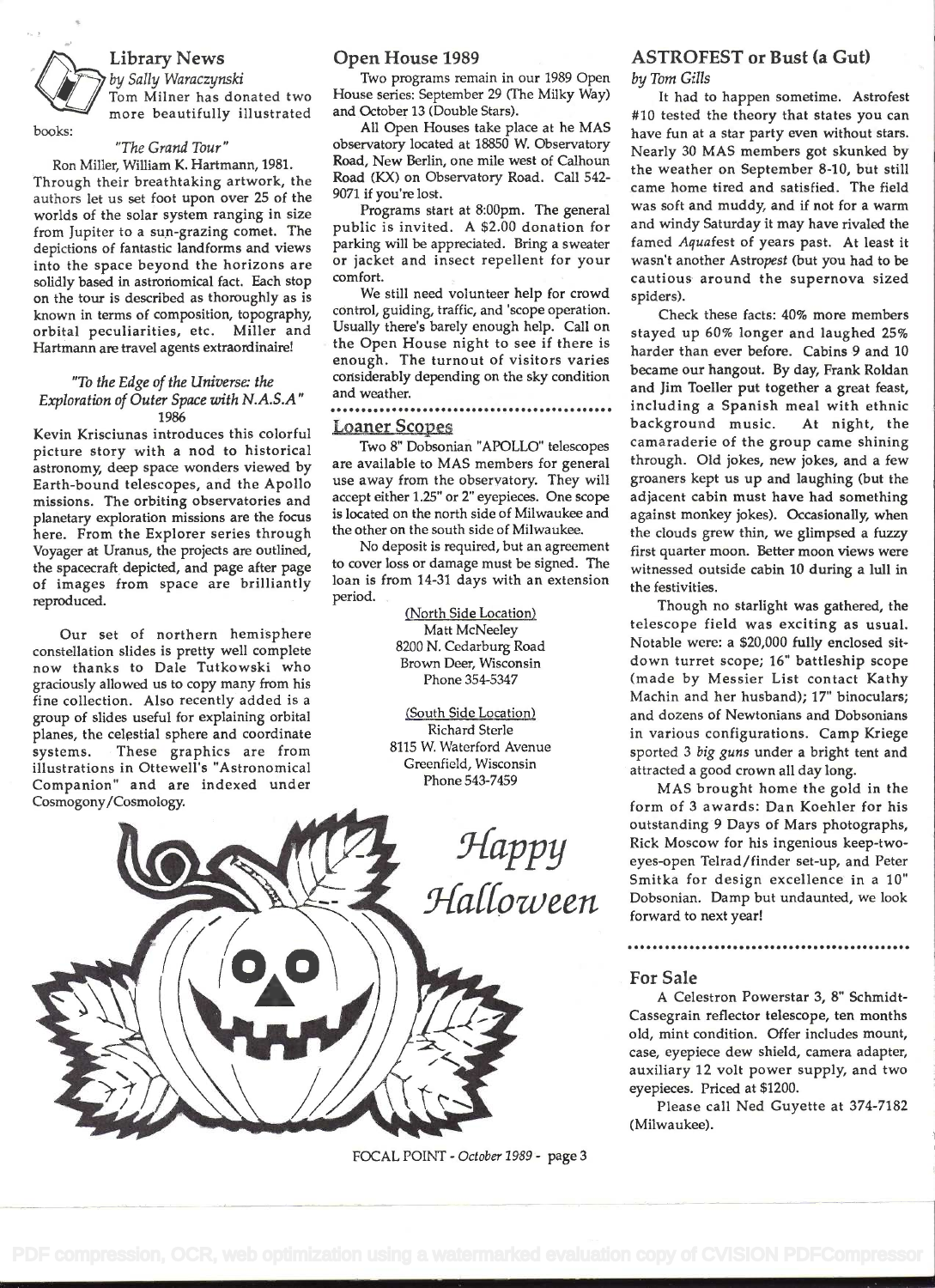### MAS Observation Summary September 1988 - August 1989

by Gerry Samolyk

### LUNAR ECLIPSE

This summer we observed our first Lunar Eclipse since 1982. The observatory was wall to wall people as members and non-members came out to see this event. In addition to the many photos that were taken, and occultations that were observed, the following observers made <sup>73</sup> timings of crater contacts with the umbra.:

J. PFANNERSTILL -26 G. SAMOLYK -32 s. WARACZYNSKI -15

### LUNAR OCCULTATIONS

Two passages of the Moon through the Pleiades provided most of our observations this year. The events observed during the lunar eclipse are of very high value since very few events are seen at the full phase.

|                   | <b>TOTAL</b> | M <sub>45</sub> | <b>LUNAR</b>   | <b>TOTAL</b> |
|-------------------|--------------|-----------------|----------------|--------------|
| C. Andrist        |              | 9               |                | 9            |
| J. Asztalos       |              | 16              |                | 16           |
| P. Borchardt      | 9            | 37              |                | 46           |
| <b>B.</b> Ganiere |              |                 | 4              | 4            |
| N. Guyette        |              | 8               |                | 8            |
| P. Hess           |              | 21              |                | 21           |
| C. Hesseltine     |              | 34              | $\overline{2}$ | 36           |
| L. Keith          |              | 14              |                | 14           |
| D. Koehler        |              | 30              |                | 30           |
| S. Laskowski      |              | 12              |                | 12           |
| J. Pfannerstill   |              |                 | 6              | 6            |
| T. Renner         |              | 19              |                | 19           |
| F. Roldan         | 13           | 24              |                | 37           |
| G. Samolyk        | $\mathbf{1}$ | 38              | 16             | 55           |
| L. Silke          | $\mathbf{1}$ | 13              |                | 14           |
| P. Smitka         |              | 37              |                | 37           |
| V. Tangney        |              | 28              |                | 28           |
| K. Waraczynski    |              | 28              | $\mathbf{1}$   | 29           |
| S. Waraczynski    | 18           | 38              | 9              | 65           |
| R. Wiesen         |              | 14              |                | 14           |
| M. Wolkomir       |              | 13              |                | 13           |
| <b>TOTALS</b>     | 42           | 433             | 38             | 513          |

In addition one graze from last summer was reported. A total of 37 contacts were recorded by the following observers:

J. Asztalos P. Borchardt B. Ganiere C. Hesseltine J. Toeller S. Waraczynski and R. Wiesen.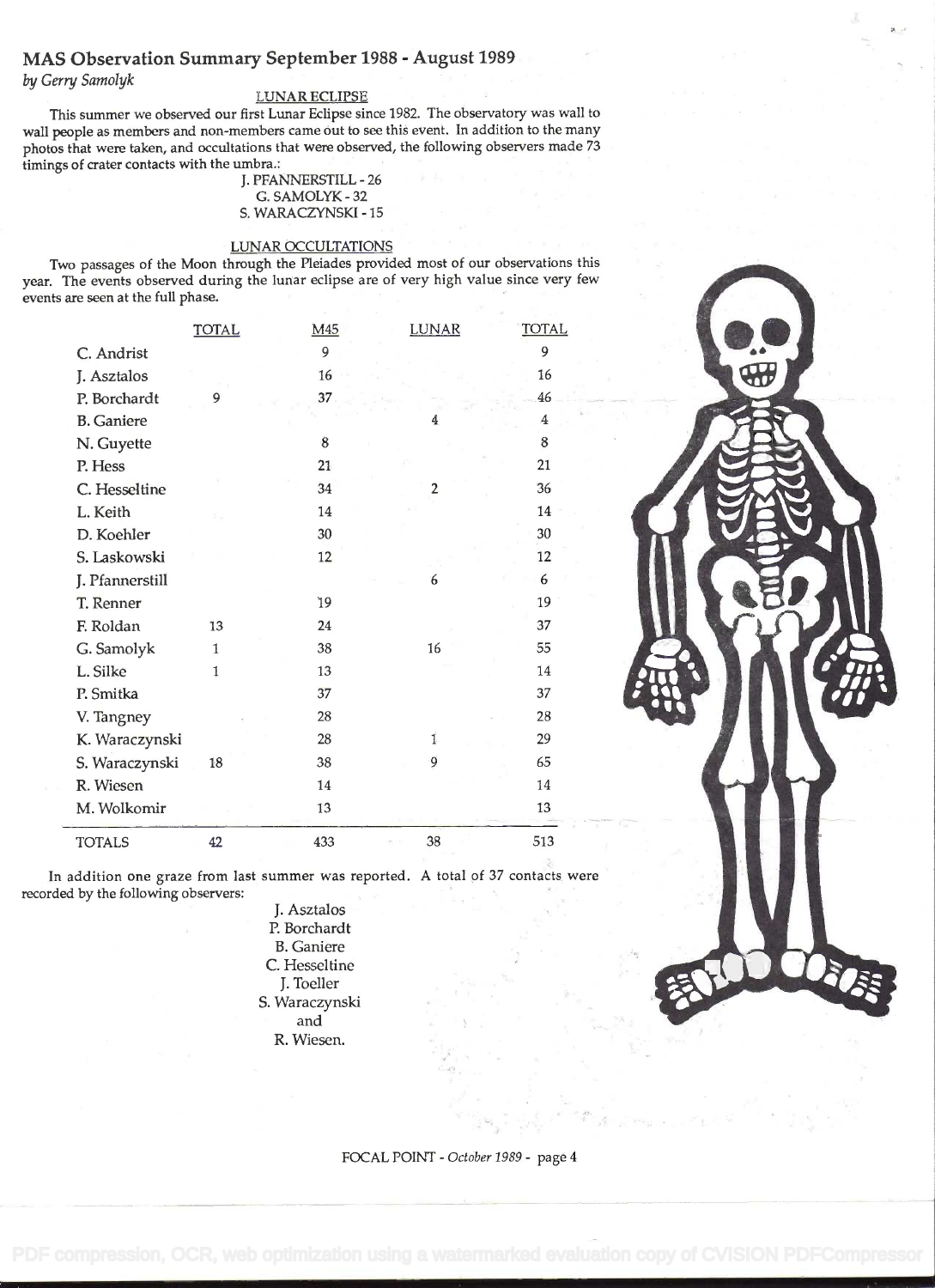You are coridally invited to attend  $\dots$ 

The Milwaukee Astronomical Society's 1989 Annual Dinner Meeting

Friday, October 20, 1989 The Boulevard Lnn Sherman Blvd. at Lisbon Ave. Milwaukee

Cocktails: 6:00 p.m. (cash bar) Dinner: 7:00 p.m. Program: 8:30 p.m. Note: See reverse side for program details

> **Buffet Menu: Sliced Roast Beef Sirloin Sliced Breast of Turkey Tossed House Salad** Parsley Potatoe Fresh Vegetable Medley **Carrot Cake**

Cost: Fourteen dollars per person, including tax and gratuity \*Reservations required\*

Send a check or money order made payable to The Milwaukee Astronomical Society on or before Monday, October 16 to: Matthew McNeeley 8200 North Ceclesrburg Road Brown Deer, Wisconsin 53209 414-354-5347